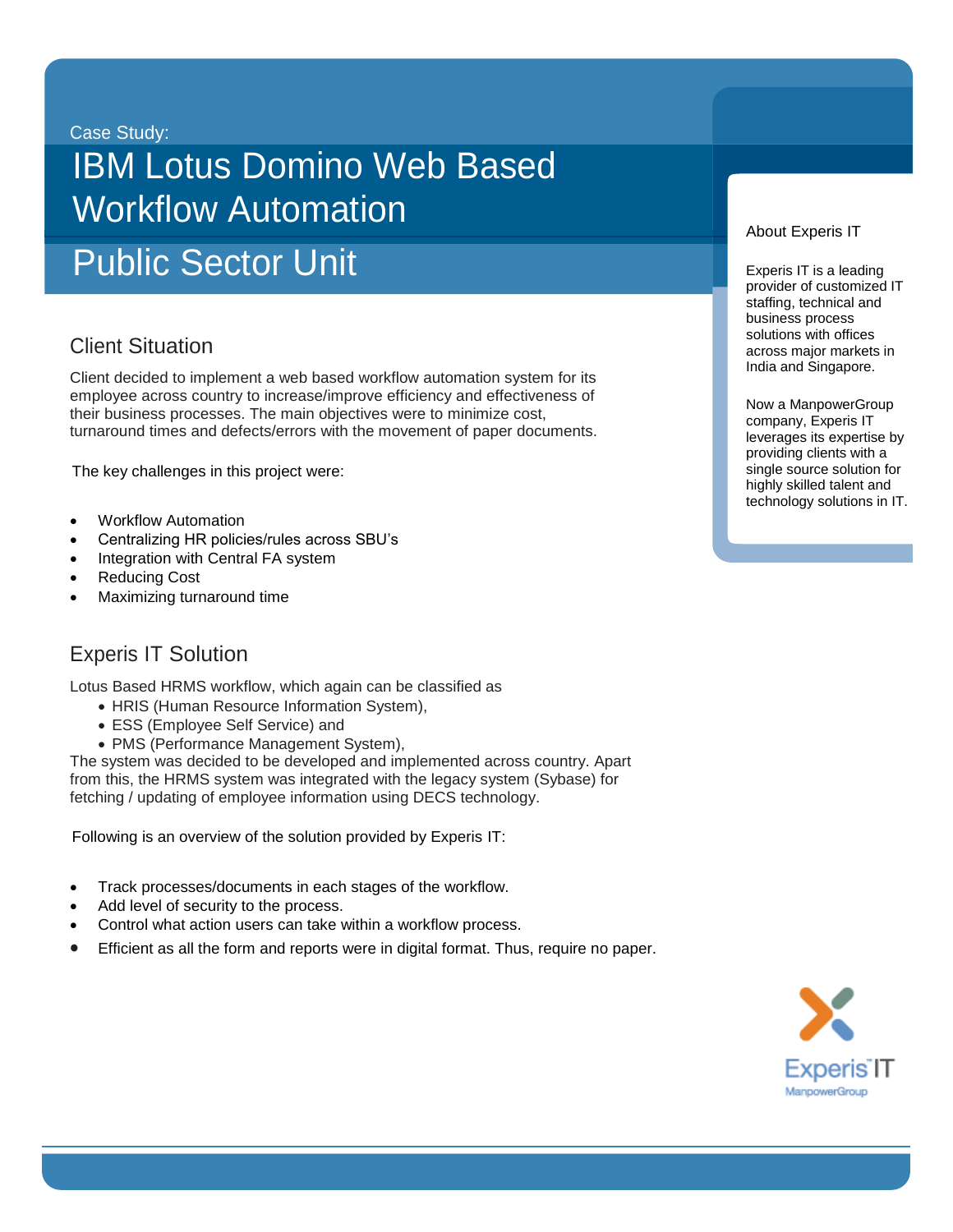# Technology Specifications

Experis IT developed and deployed the Workflow applications using the components:

| <b>Key Components</b>      |                                                |
|----------------------------|------------------------------------------------|
| <b>Application</b>         | <b>IBM Lotus Based HRMS</b>                    |
| <b>Solution Components</b> | RHEL 5,                                        |
|                            | IBM Domino Server R8,<br>Lotus notes client R8 |

# Sample Screenshot